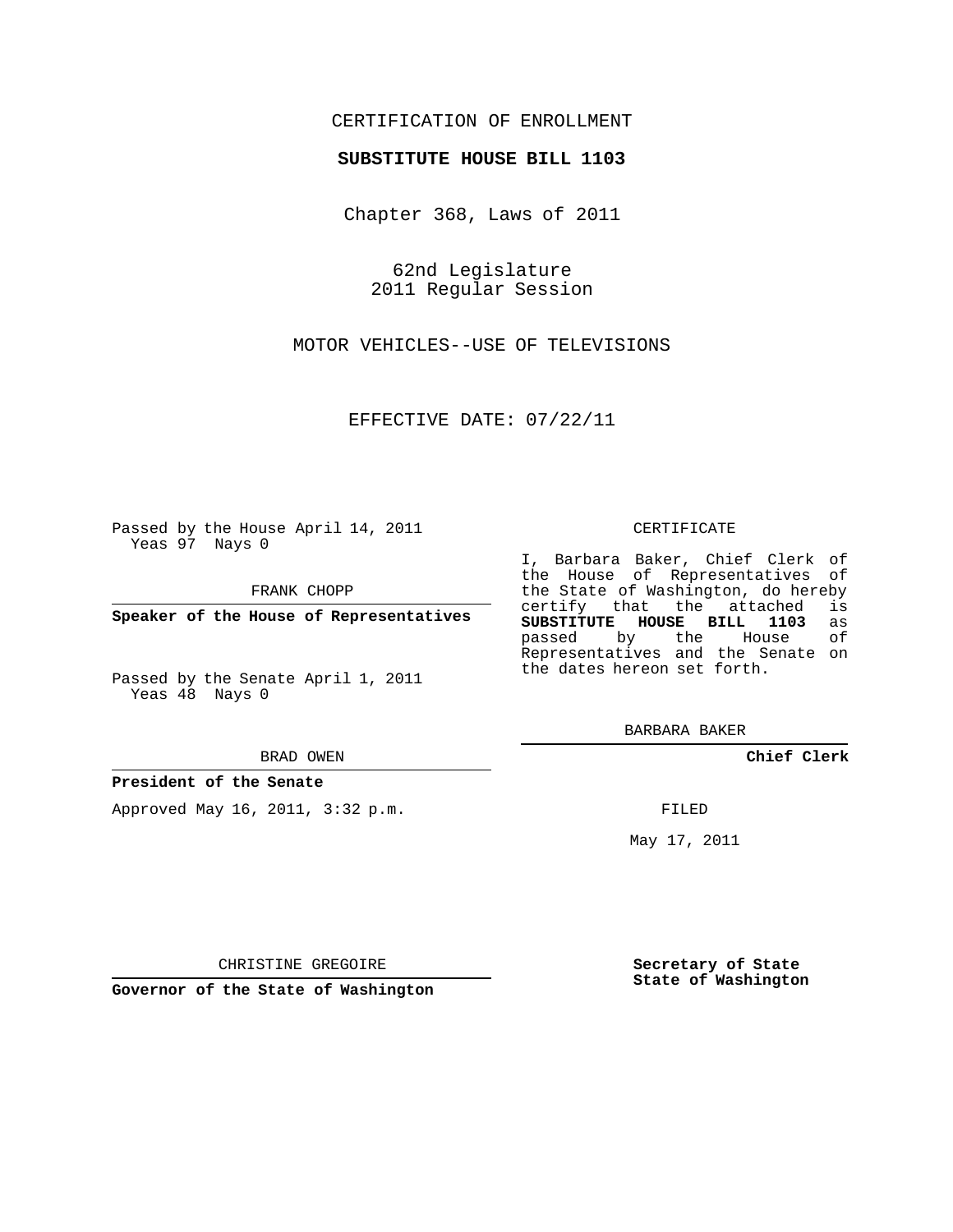# **SUBSTITUTE HOUSE BILL 1103** \_\_\_\_\_\_\_\_\_\_\_\_\_\_\_\_\_\_\_\_\_\_\_\_\_\_\_\_\_\_\_\_\_\_\_\_\_\_\_\_\_\_\_\_\_

\_\_\_\_\_\_\_\_\_\_\_\_\_\_\_\_\_\_\_\_\_\_\_\_\_\_\_\_\_\_\_\_\_\_\_\_\_\_\_\_\_\_\_\_\_

AS AMENDED BY THE SENATE

Passed Legislature - 2011 Regular Session

**State of Washington 62nd Legislature 2011 Regular Session**

**By** House Transportation (originally sponsored by Representatives Kristiansen, Morris, and Armstrong)

READ FIRST TIME 02/01/11.

1 AN ACT Relating to the use of television viewers in motor vehicles; 2 and amending RCW 46.37.480.

3 BE IT ENACTED BY THE LEGISLATURE OF THE STATE OF WASHINGTON:

 4 **Sec. 1.** RCW 46.37.480 and 1996 c 34 s 1 are each amended to read 5 as follows:

 6 (1) No person shall drive any motor vehicle equipped with any 7 television viewer, screen, or other means of visually receiving a 8 television broadcast ((which is located in the motor vehicle at any 9 point forward of the back of the driver's seat, or which is)) when the 10 moving images are visible to the driver while operating the motor 11 vehicle on a public road, except for live video of the motor vehicle 12 backing up. This subsection does not apply to law enforcement vehicles 13 communicating with mobile computer networks.

 (2) No person shall operate any motor vehicle on a public highway while wearing any headset or earphones connected to any electronic device capable of receiving a radio broadcast or playing a sound recording for the purpose of transmitting a sound to the human auditory senses and which headset or earphones muffle or exclude other sounds.